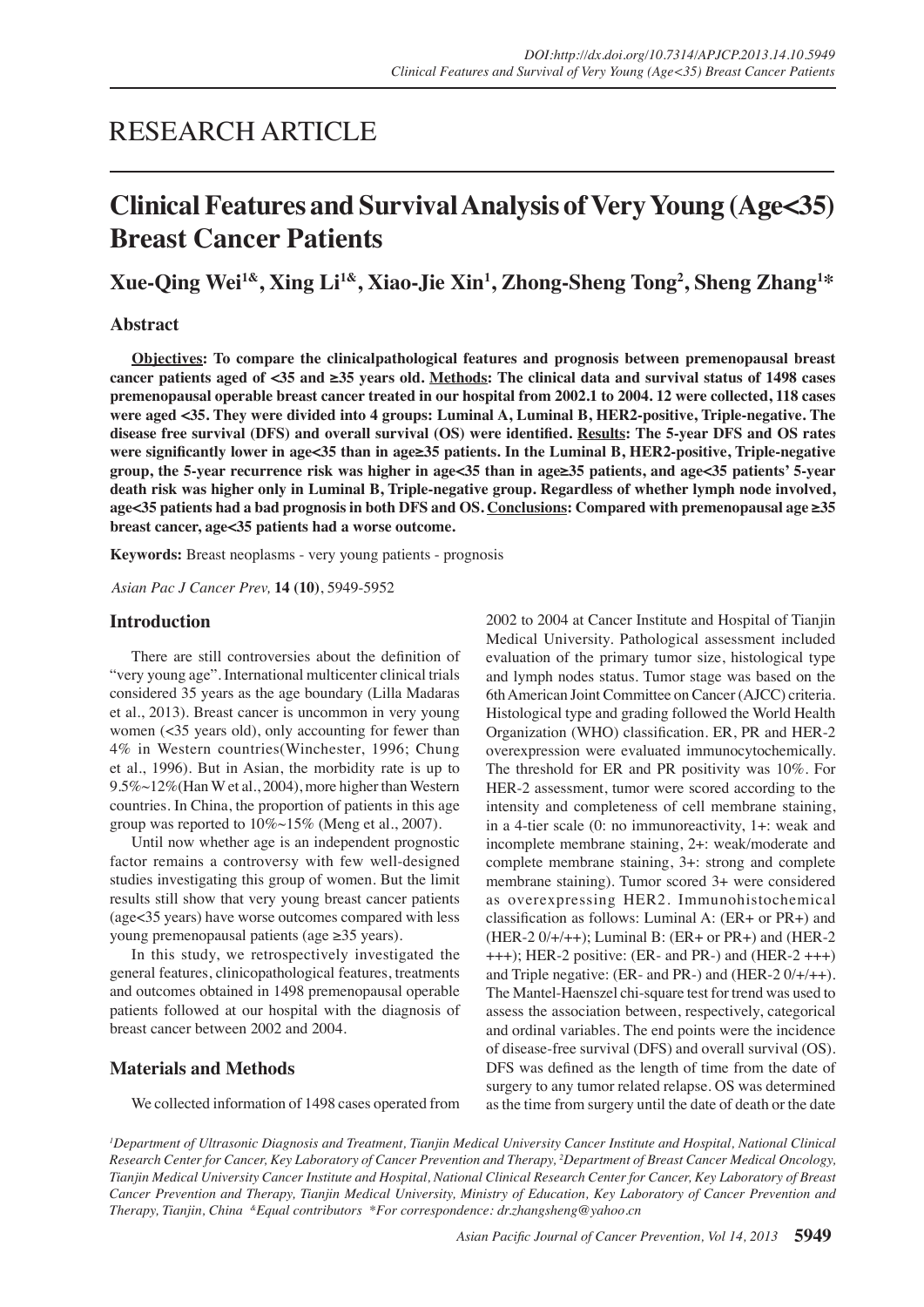#### *Xue-Qing Wei et al*

**Table 1. Comparison of Clinical Features Between Very Young and Less Young Breast Cancer [n(%)]**

| Characteristics            | Age $<$ 35   | Age $\geq$ 35 | $\chi^2$     | $P$ value |
|----------------------------|--------------|---------------|--------------|-----------|
|                            | $(n=118)$    | $(n=1380)$    |              |           |
| Stage                      |              |               |              |           |
| $0+I+II$                   | 74(62.7%)    | 1068(77.4%)   | 12.929       | $0.000**$ |
| Ш                          | 44(37.3%)    | 312(22.6%)    |              |           |
| Histology                  |              |               |              |           |
| Ductal carcinoma 99(83.9%) |              | 1158(83.9%)   | $\mathbf{0}$ | 0.997     |
| Others                     | $19(16.1\%)$ | 222(16.1%)    |              |           |
| Tumor size                 |              |               |              |           |
| $\leq$ 5 cm                | 105(89.0%)   | 1307(94.7%)   | 6.589        | $0.010*$  |
| $>5$ cm                    | 13(11.0%)    | 73(5.3%)      |              |           |
| Tumor grade                |              |               |              |           |
| G1                         | $6(5.1\%)$   | $48(3.5\%)$   | 1.27         | 0.736     |
| G <sub>2</sub>             | 77(65.3%)    | 948(68.7%)    |              |           |
| G <sub>3</sub>             | $16(13.6\%)$ | 162(11.7%)    |              |           |
| Unknown                    | $19(16.1\%)$ | 222(16.1%)    |              |           |
| Number of positive nodes   |              |               |              |           |
| None                       | 52(44.1%)    | 722(52.3%)    | 2.964        | 0.085     |
| Yes                        | 66(55.9%)    | 658(47.7%)    |              |           |
| ER                         |              |               |              |           |
| Positive                   | 47(39.8%)    | 712(51.8%)    | 6.018        | $0.014*$  |
| Negative                   | $71(60.2\%)$ | 668(48.2%)    |              |           |
| PR                         |              |               |              |           |
| Positive                   | 46(39.0%)    | 702(50.9%)    | 6.144        | $0.013*$  |
| Negative                   | 72(61.0%)    | 678(49.1%)    |              |           |
| $HER-2$                    |              |               |              |           |
| Positive                   | 58(49.2%)    | 451(32.7%)    | 13.147       | $0.000**$ |
| Negative                   | $60(50.8\%)$ | 929(67.3%)    |              |           |
| Molecular classification   |              |               |              |           |
| Luminal A                  | 28(23.7%)    | 652(47.2%)    | 26.057       | $0.000**$ |
| Luminal B                  | $32(27.1\%)$ | 216(15.7%)    |              |           |
| HER-2 positive             | 26(22.0%)    | 235(17.0%)    |              |           |
| Triple negative            | 32(27.1%)    | 277(20.1%)    |              |           |
| Surgery                    |              |               |              |           |
| <b>BCS</b>                 | 20(12.7%)    | 132(10.1%)    | 5.345        | $0.021*$  |
| Mastectomy                 | 98(87.3%)    | 1176(89.9%)   |              |           |
| Chemotherapy               |              |               |              |           |
| Yes                        | 110(93.2%)   | 1232(94.2%)   | 0.183        | 0.668     |
| No                         | $8(6.8\%)$   | 76(5.8%)      |              |           |
| Hormone therapy            |              |               |              |           |
| Yes                        | $60(50.8\%)$ | 859(62.2%)    | 5.957        | $0.015*$  |
| No                         | 58(49.2%)    | 521(37.8%)    |              |           |

\**P*<0.05; \*\**P*<0.001; ER, estrogen receptor; PR, progesterone receptor; BCS, breast conservation surgery

of last follow-up. Cumulative incidence and survival plots according to age were drawn using the Kaplan-Meier method. The log-rank test was used to assess survival difference between strata. Cox regression was applied for Hazard Ratio (HR) and 95% Confidence Interval (CI) in subgroups. Statistical significance was considered at *P*<0.05. All analyses were carried out with the SPSS16.0 software.

#### **Results**

A total of 1498 premenopausal patients diagnosed as breast carcinoma from 2002 to 2004, and a total of 118 (7.9%)cases belonged to the very young group (age<35 years) and 1380 (92.1%)cases belonged to the less young group (age≥35 years). The characteristics of the assessable patients are given in Table 1.



**Figure 1. Comparison of DFS Between Very Young (age < 35 years) and Less Young (age ≥ 35 years) Breast Cancer (***P***=0.000)** 



**Figure 2. Comparison of OS Between Very Young (age < 35 years) and Less Young (age ≥ 35 years) Breast Cancer (***P***=0.000)**

 The group of very young patients (age<35 years) had more tumors classified as stage Ⅲ (37.3% vs 22.6%), larger tumor size  $(11.0\% \text{ vs } 5.3\%)$  than less young patients (both *P*<0.05). They also had significant lower ER (39.8% vs 51.8%, *P*=0.015), lower PR (39.0% vs 50.9%, *P*=0.015) and higher HER-2 (49.2% vs 32.7%, *P*=0.000) expression. Mastectomy and endocrine therapy rate was higher in less young patients group, and the difference was significant (both *P*<0.05).

 The median follow up was 67.42 months. The 5-year disease free survival rate was 52.3% for very young patients and 70.9% for less young patients (*P*=0.000). The 5-year overall survival rate was  $65.7\%$  for very young patients and 79.3% for less young patients (*P*=0.000). (Figure 1, 2)

 When we analyzed the subtypes according to molecular classification, very young group showed worse outcomes than less young group. Very young patients with tumors classified as Luminal B, HER2 and Triple Negative were at increased risk of poor DFS (HR=1.741, 95%CI 1.059- 2.863; HR=1.793, 95%CI 1.072- 3.001; HR=1.804, 95%CI 1.078- 3.019, respectively ).While in the Luminal B and Triple Negative subtypes, patients <35 years had a higher risk of death (HR=2.628, 95%CI 1.464-4.717; HR=1.866, 95%CI 1.051-3.312, respectively) (Figure 3). When we analyzed the subtypes according to node involvement, we concluded that regardless of node status, very young patients were at increased risk of poor DFS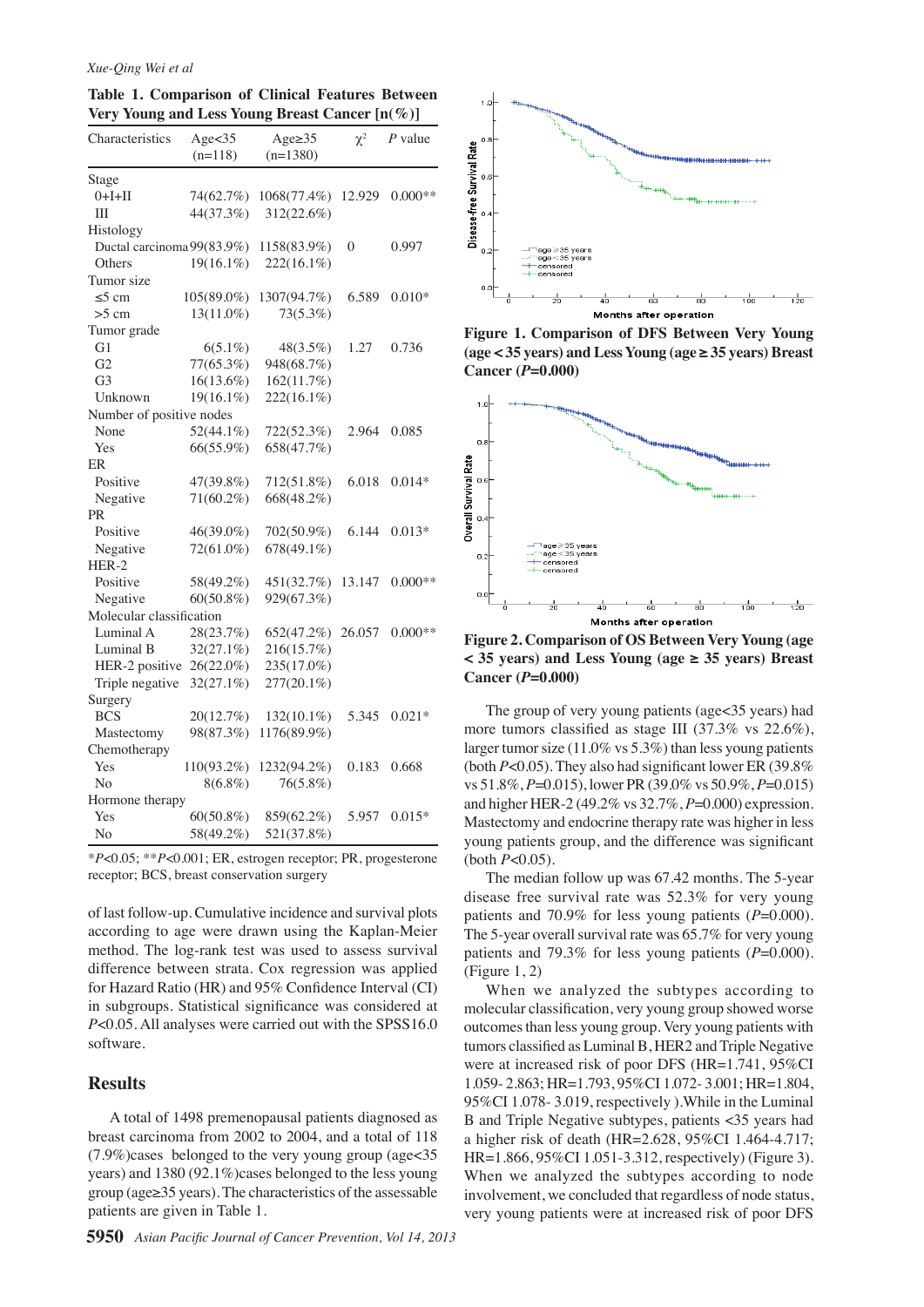

**Figure 3. COX's Proportional Hazard Regression Models for DFS and OS in Subtypes** 

and OS. Particularly in node-negative group, patients <35 years had a twofold higher risk of death compared with older patients (HRDFS=2.711, 95%CI 1.761-4.172; HROS=2.556, 95%CI 1.572-4.155) (Figure 3).

## **Discussion**

Consensus has been reached that breast cancer in very young age is different from less young age. Young patients often show more aggressive biologic behavior, such as advanced stage, less ER positive expression, higher histological grade and more peritumoral vascular invasion (Gajdos et al., 2000;Vrieling et al., 2003; Kim et al., 2007).

Our study showed that in the group of very young patients(age <35 years), there were more Triple Negative tumors than older patients. Many researches demonstrated that a relationship exists between age and the proportion of breast cancer subtypes. Bauer et al.' (2007) research showed that patients with the Triple Negative subtype were likely to be under the age of 40 years.

Gajdos et al. (2000) conducted a study from 1989

100.0 to 1997 in New York, and found that very young (age ≤35 years) patients more frequently presented tumors with large tumor size, advanced stage and node positive. While in our study stageⅢ and size >5cm tumors were more frequently in very young patients (age < 35 years). And there were statistical significance between very young and less young groups, which was accordance with literatures (Kim et al., 2007). The node positive proportion was higher in age<35 years patients than age≥35 years patients(55.9% vs 47.8%, respectively), but did not differ significantly  $(P=0.088)$ .

0 be more HER2 over-expression, and the difference was 25.0 factor receptor pathways, which had been considered as 50.0 negativity and HER2 positivity in very young patients than **75.0** Our research, same as other researches (Ahn et al., 2007), showed more extensive ER negativity, PR less young patients (60.2% vs 48.2%, *P*=0.015). Maybe it accounted for poor effect of endocrine therapy. Several literatures had shown a crosstalk between ER and growth a cause for endocrine therapy resistance in breast cancer (Osborne et al., 2005). Very young patients tended to significant for less young patients (49.2% vs 32.5%, *P*=0.000). Therefore, we might assume that HER2 overexpression is the risk factor of poor prognosis. That was in accordance with some literatures (Cancello et al., 2010), but others showed that there was no difference between two groups (Colleoni et al., 2002). So other large multiinstitution analysis is required to conform that HER2 is an independent prognosis factors for very young patients.

When we compared the adjuvant treatment, we found that very young patients tended to have breast conservation surgery than less young patients (12.7% vs 10.1%, *P*=0.021). This was no conclusion whether age was a risk factor for local recurrence of breast cancer. Several clinical trials showed that very young patients had a higher risk of local recurrence. But because of few sample of our study, we did not have a further research. It is reported that the survival of breast cancer is related to hormonal receptors expression. Hormone receptor positivity has been regarded as predictive of better prognosis in breast cancer patients. We found that very young patients had less ER/PR expression and hormonal treatment than did their older counterparts. This is supported by other results that very young patients with hormone receptor-positivive tumors had a worse outcome than less young patients.

Univariate analysis show age<35 years and age≥35 years patients have significant difference in DFS (49.5% vs 68.9%) and OS (65.7% vs 79.4%), both *p* <0.05. Similar tendency could be seen in other studies. Kothari et al. (2002) compared the prognosis of age<35 years and  $age \geq 35$  years patients, the former survival rate remarkably lower than the later.

We found that in Luminal A subtype, the two age groups recurrence and death risk had no difference. But in Luminal B subtype, both recurrence and death risk in age<35 years group was higher than age≥35 years group. This indicated that HER2 overexpression might be an important factor to prognosis, so patients might benefit from target therapy about HER2. Whether age is an important factor for prognosis in node negative patients has not unified yet. In some European and American

**20.3 6.3 10.1**